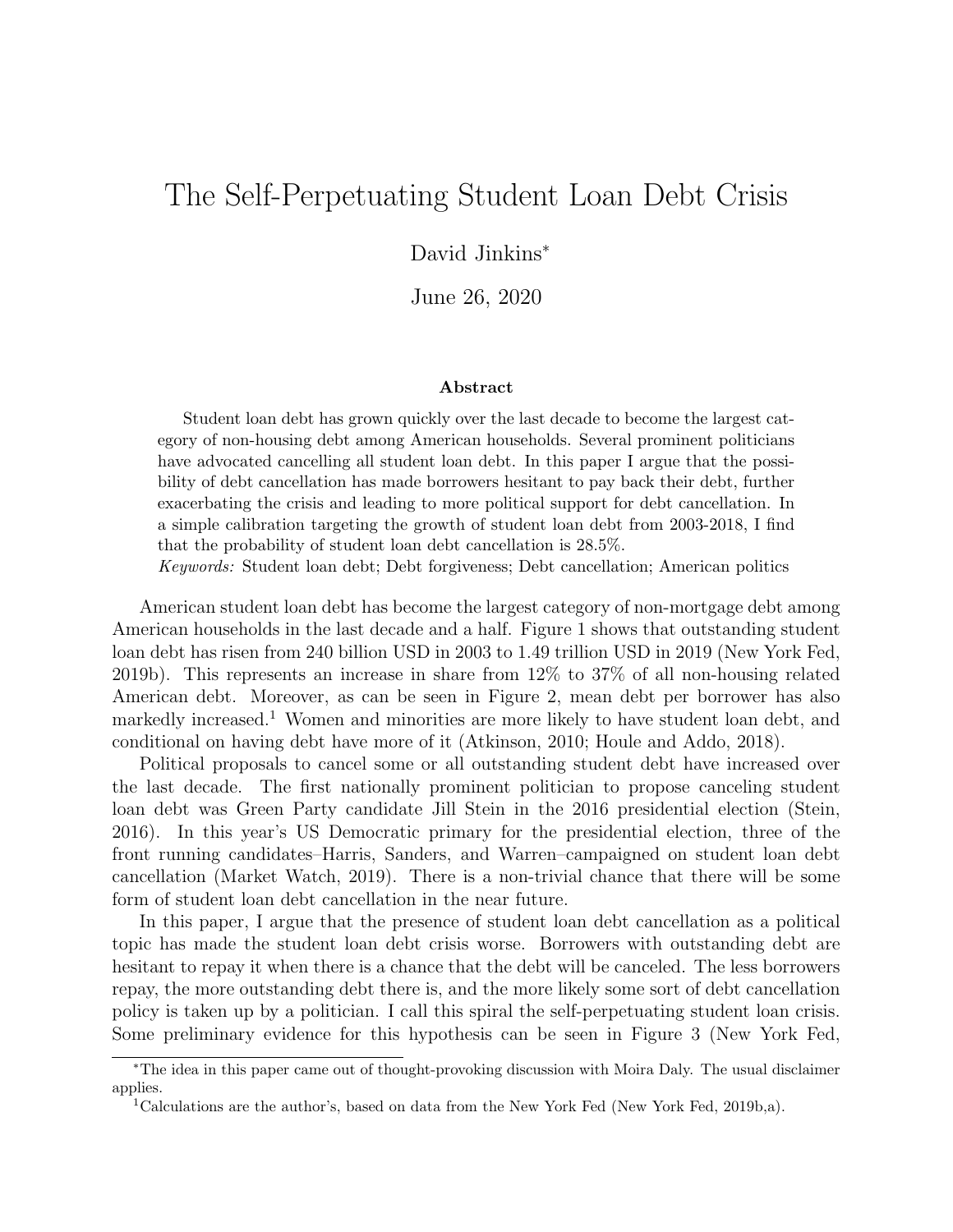<span id="page-1-0"></span>

<span id="page-1-1"></span>Figure 1: Total American Non-Housing Household Debt by Category



Figure 2: Student Loan Debt Per Borrower, US Dollars

[2019b\)](#page-7-0). Delinquency in student loan debt has been the highest among all non-mortgage debt categories since 2013. This statistic is consistent with the expectation among the holders of student loan debt that debt cancellation legislation may be passed in the future.<sup>[2](#page-1-2)</sup>

In the rest of this short paper, I develop a simple economic model to explore this mechanism. In a rough calibration, I find that growth of debt levels from the early 2003 to 2018 is consistent with a current 28.5% probability of student loan debt being canceled. This paper contributes to a large literature on student loan policy and student loan debt. Among other topics, there has been work on the interplay between subsidized student loans and rising

<span id="page-1-2"></span><sup>&</sup>lt;sup>2</sup>There is a surge in student loan debt delinquency in 2012. In a personal conversation, someone working at a Federal Reserve told me that this is a statistical artifact having to do with the NY Fed changing the way it treated debt from for-profit universities. I cannot, however, find any other sources supporting this claim. A blog post from the St Louis Fed in 2013 simply notes that student loan delinquencies were surging, without mentioning anything about statistical artifacts [\(Dai, 2013\)](#page-6-2). Either way, the correlation which my argument relies on is between the level of delinquency on student loan debt and political proposals for debt cancellation.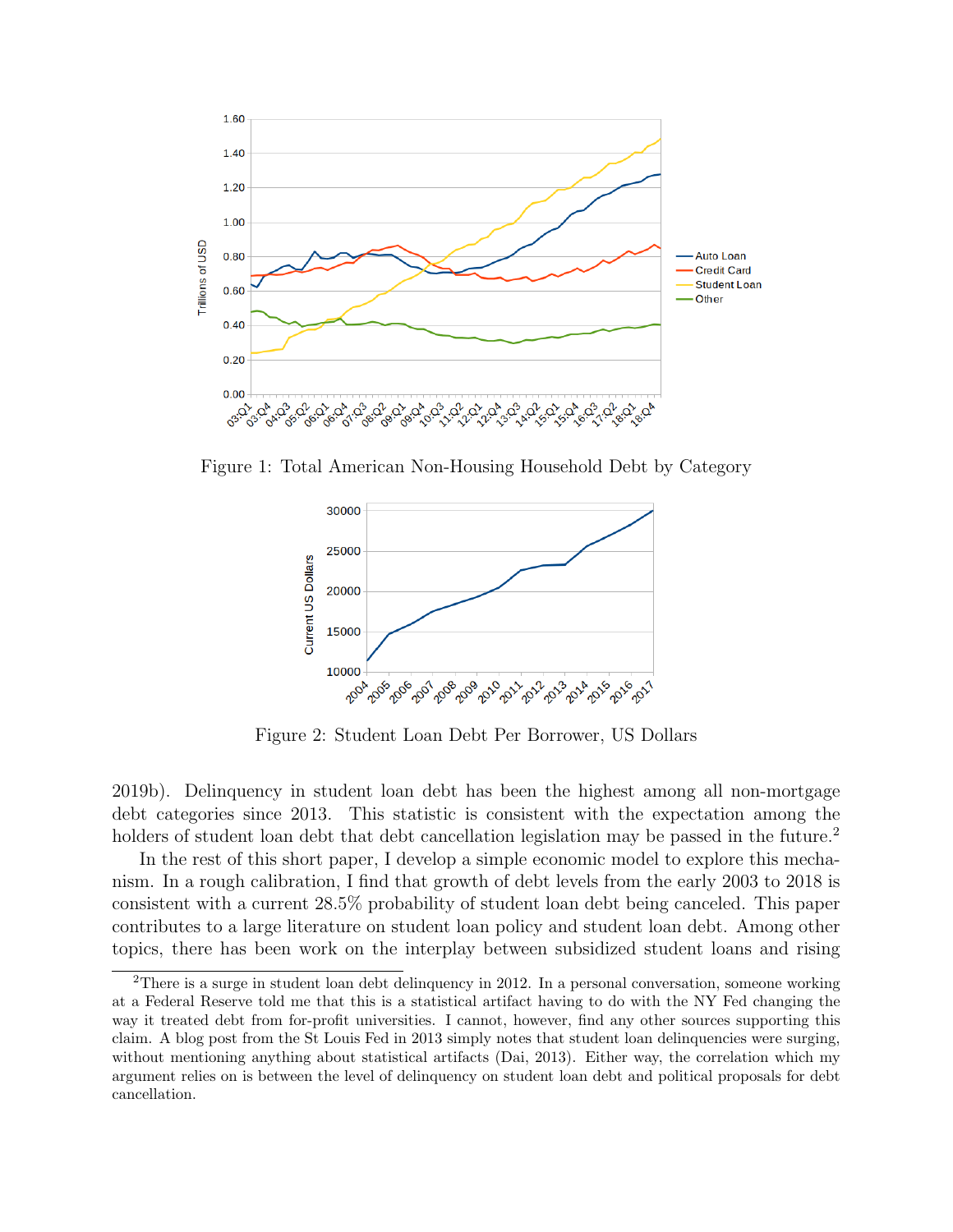<span id="page-2-0"></span>

Figure 3: American 90+ Day Delinquency by Debt Category

cost of education [\(Howard, 2010\)](#page-6-3), on the implications of the non-dischargability of student loan debt in bankruptcy [\(Roots, 1999;](#page-7-4) [Austin, 2013\)](#page-6-4), on student loan debt and individual outcomes [\(Minicozzi, 2005;](#page-7-5) [Rothstein and Rouse, 2011;](#page-7-6) [Gicheva, 2016\)](#page-6-5), and on student loans as risky lotteries [\(Avery and Turner, 2012\)](#page-6-6). This paper adds to this literature by analyzing some political and economic ramifications of proposals for student loan debt forgiveness.

## 1 Model

In this section I write down a partial equilibrium model of student loans. People live for three periods, and there are overlapping generations. There is no population growth, so the size of each generation is the same. There is a constant exogenous interest rate  $r$ . The lifetime utility of a person is:

<span id="page-2-2"></span>
$$
U(C) = \ln(c_1^i) + \beta \ln(c_2^i) + \beta^2 \ln(c_3^i)
$$
\n(1)

Period income is given by  $w^i = h^i l^i$ , where  $h^i = 1$  if person i has not been to college, and  $h^{i} = h$  if the person is a college graduate. College is costly, both in terms of both time and money. A student does not have time to work in period 1, and must pay tuition of  $T<sup>3</sup>$  $T<sup>3</sup>$  $T<sup>3</sup>$ . The period budget constraint is:

<span id="page-2-3"></span>
$$
c_t^i + T_t^i + (1+r)b_t^i = h_t^i t_t^i + b_{t+1}^i
$$
\n(2)

I force loans to be paid off at the end of the third and final period  $(b_4^i = 0)$ . Since the agent is representative, I drop the superscript i. In all that follows, I will assume that  $\beta(1+r) = 1$ . This assumption is not critical to any of the results, but it makes the derivations more

<span id="page-2-1"></span><sup>&</sup>lt;sup>3</sup>If people go to college, they will choose to do so in period 1 so as to get as much benefit from the increase in  $h^i$  as possible.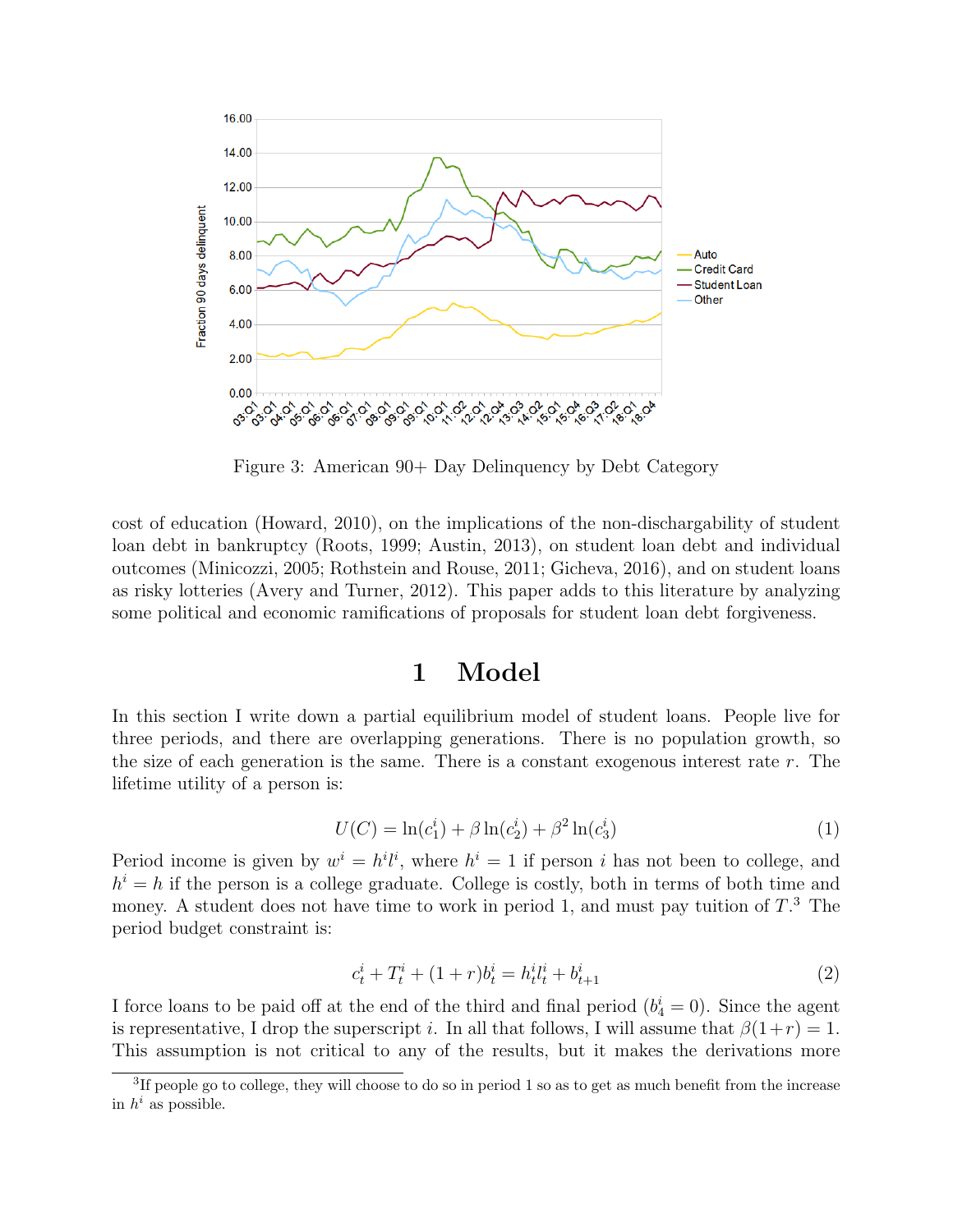intuitive. I consider only the case in which college is chosen, since otherwise there is no student loan debt.<sup>[4](#page-3-0)</sup> Under these assumptions, maximizing  $(1)$  with respect to  $(2)$  shows that people will consume the same amount  $\bar{c}$  in each period:

$$
\bar{c} = \frac{\left(\frac{1}{1+r} + \frac{1}{(1+r)^2}\right)h - T}{1 + \frac{1}{1+r} + \frac{1}{(1+r)^2}} > 1
$$

Intuitively, the numerator is discounted lifetime income, which is split among the three periods by the denominator. I know this level of consumption must be greater than one, because otherwise people would not go to college and consume one unit each period. This level of consumption induces optimal borrowing as follows:

<span id="page-3-1"></span>
$$
b_2^* = \frac{\frac{1}{1+r} + \frac{1}{(1+r)^2}}{1 + \frac{1}{1+r} + \frac{1}{(1+r)^2}} \left( h + T \right) \tag{3}
$$

<span id="page-3-2"></span>
$$
b_3^* = \frac{\frac{1}{1+r}}{1 + \frac{1}{1+r} + \frac{1}{(1+r)^2}} \left( h + T \right) \tag{4}
$$

#### 1.1 Student loan forgiveness

Suppose that due to high levels of debt the government publicly considers a (surprise) policy of canceling all outstanding student loan debt. The more debt there is carried forward, the worse the crisis and the more likely that the debt cancellation legislation is passed. Suppose that the probability of debt cancellation  $p(\bar{b})$  is increasing in the average amount of end of period debt  $\bar{b} = \frac{1}{2}$  $\frac{1}{2}b_2+\frac{1}{2}$  $\frac{1}{2}b_3$ . Individuals take p as given. If the policy is considered when an individual is in period 1, then the individual's problem becomes:

$$
\max_{b_2, b_3} \ln(b_2 - T) + (1 - p) \left[ \beta \ln(h - (1 + r) b_2 + b_3) + \beta^2 \ln(h - (1 + r) b_3) \right] + p \left( \beta + \beta^2 \right) \ln(h)
$$

If an individual is in period 2, then the problem becomes:

$$
\max_{b_3} \ln(h - (1+r)b_2^* + b_3) + \beta(1-p)\ln(h - (1+r)b_3) + p\ln(h)
$$

Optimal levels of borrowing in these two situations are:

<span id="page-3-3"></span>
$$
b_2^*(p) = b_2^* + \frac{p\left(\frac{1}{1+r} + \frac{1}{(1+r)^2}\right)}{1 + \frac{1}{(1+r)} + \frac{1}{(1+r)^2} - p\left(\frac{1}{1+r} + \frac{1}{(1+r)^2}\right)}\bar{c}
$$
(5)

<span id="page-3-4"></span>
$$
b_3^*(p) = b_3^* + \frac{\frac{p}{(1+r)^2}}{\frac{1}{(1+r)} + \frac{1}{(1+r)^2} - \frac{p}{(1+r)^2}} \bar{c}
$$
\n<sup>(6)</sup>

<span id="page-3-0"></span><sup>4</sup>This choice will be taken if the discounted lifetime income of college graduates is higher than non-college graduates. Formally, I consider only parameters such that  $\frac{h}{1+r} + \frac{h}{(1+r)^2} - T > 1 + \frac{1}{1+r} + \frac{1}{(1+r)^2}$ .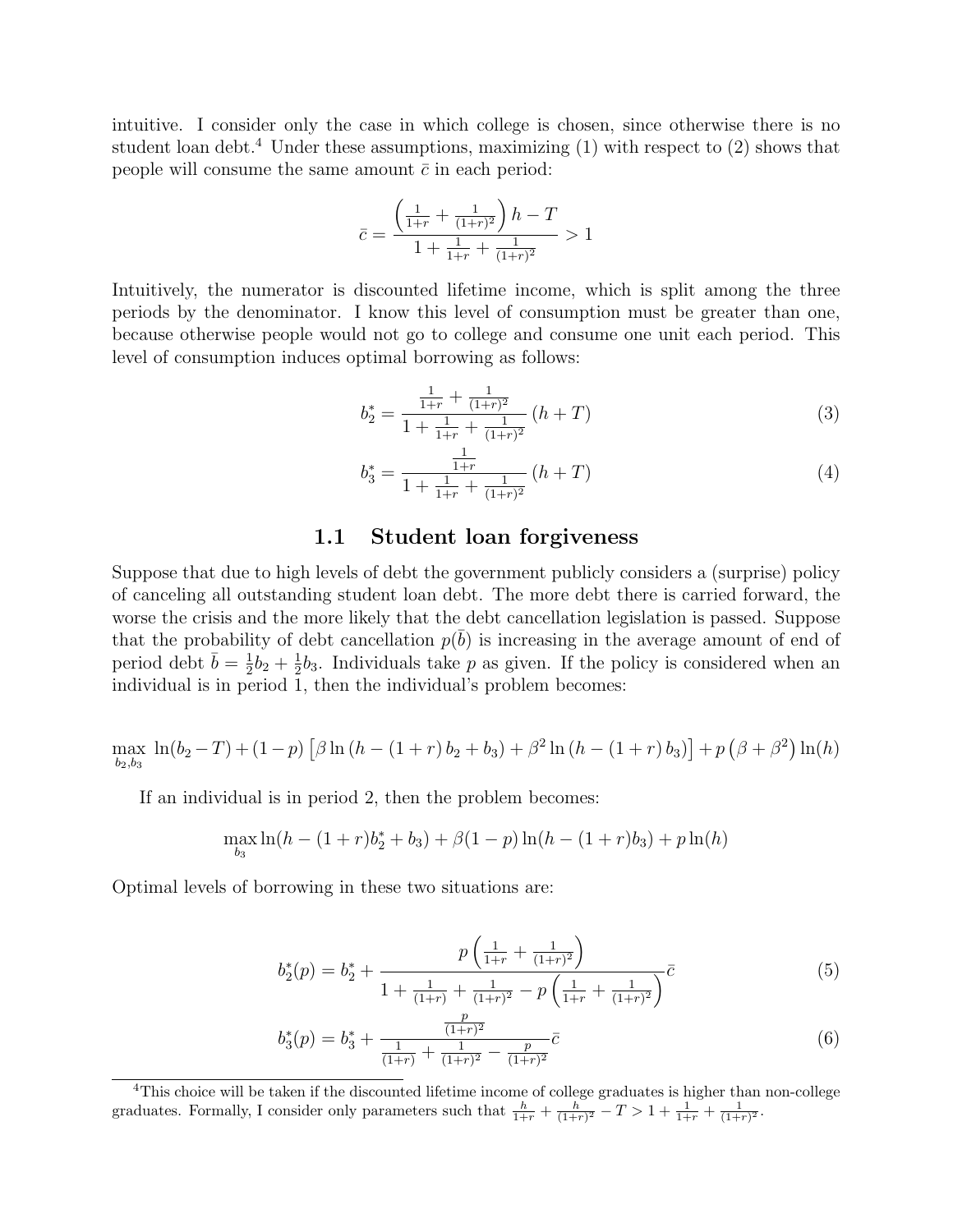Here  $b_2^*$  and  $b_3^*$  are taken from [\(3\)](#page-3-1) and [\(4\)](#page-3-2). They are the optimal borrowing levels when there is no possibility of debt cancellation. Both [\(5\)](#page-3-3) and [\(6\)](#page-3-4) are a strictly increasing functions bounded below by  $b_2^*$  and  $b_3^*$  respectively. Any probability of debt relief raises debt above its original level. Intuitively, as the probability of debt cancellation  $p$  approaches one, households borrow the discounted value of all future consumption. They do not borrow more because the slope of utility approaches infinity as consumption approaches zero, and even with a  $p$ close to one there is a small probability of no debt relief.

Finally, assume that  $p$  is a logistic function which is conveniently bounded between zero and one:

$$
p(\bar{b}) = \frac{1}{1 + e^{-k_2(\bar{b} - k_1)}}\tag{7}
$$

Any equilibrium value of  $p^*$  will satisfy the fixed point condition  $p(\bar{b}^*(p^*)) = p^*$ .

An equilibrium must exist, but it is not necessarily unique. A simple argument is as follows: The logistic function  $p(x)$  is in  $(0, 1)$  for all finite x.  $\bar{b}^*(0) = \bar{b}^* > 0$ , so  $p(\bar{b}^*(0)) > 0$ . Since  $\lim_{p\to 1} \bar{b}^*(p) = h < \infty$ , there is an  $\bar{\epsilon} > 0$  such that for all  $\epsilon \in [0, \bar{\epsilon}], p(\bar{b}_3^*(1-\epsilon)) < 1-\epsilon.$ <sup>[5](#page-4-0)</sup> Since  $p(\overline{b}^*())$  is continuous on [0, 1], by the intermediate value theorem a fixed point must exist.

## 2 Calibration

To roughly calibrate the model with data, we need to be explicit about the time frame for each period. Since the first period is meant to reflect time in college, I set each period to four years. The college wage premium is set to 1.85, which is the quarterly weekly wages of US workers with at least a bachelors degree divided by the weekly wages of US workers with a high school degree in the third quarter of 2019 [\(FRED, Federal Reserve Bank of St. Louis,](#page-6-7) [2018\)](#page-6-7). The average annual student loan interest rate was 5.8% in 2017, as calculated by a New America policy report based on data from the Federal Reserve Board Survey of Consumer Finances [\(Dancy and Holt, 2017\)](#page-6-8). Compounded annually, this corresponds to an interest rate of 25.3% over four years. The tuition is the fraction of annual earnings of non-college workers paid as a fee to universities. The College Board reports that in 2019 the average net annual tuition at a four-year public university was 3,870 USD [\(CollegeBoard, 2019a\)](#page-6-9). The median earnings of a high school graduate in 2017, the most recent year available, was  $31,742$  USD in 2019 dollars [\(US Census Bureau, 2017\)](#page-7-7).<sup>[6](#page-4-1)</sup>. I therefore set tuition to 0.12. In 2003, the College Board reports that the average borrower graduating from a non-profit four year institution had 25,084 USD of debt in 2019 dollars. In 2018, the debt level had grown to 30,060 USD per borrower on graduation [\(CollegeBoard, 2019b\)](#page-6-10).

I simulate the model with two different parameterizations. The parameterizations are identical except for the two parameters in the function giving the probability of debt cancellation p. In the first parameterization, I set the logistic function such that there is almost no chance of debt relief, which is meant to loosely correspond to the political situation in the

<span id="page-4-0"></span><sup>&</sup>lt;sup>5</sup>There is a discontinuity when  $p = 1$ , as then debt will not need to be paid back for certain. Borrowing at  $p = 1$  is unbounded.

<span id="page-4-1"></span><sup>6</sup>All deflations in this paper were performed using the BLS CPI inflation calculator [\(US Bureau of Labor](#page-7-8) [and Statistics, 2019\)](#page-7-8)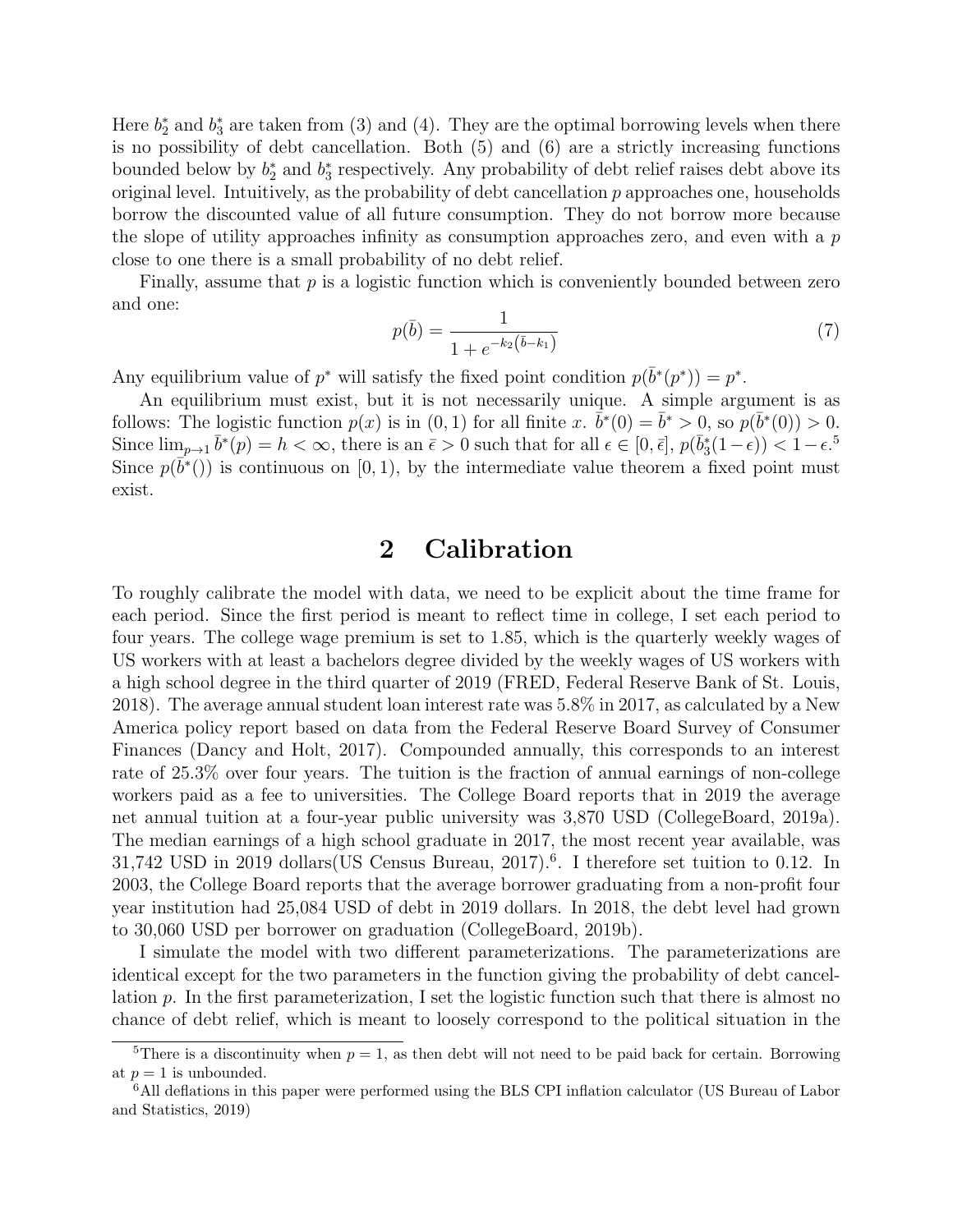<span id="page-5-0"></span>early 2000's. In the second parameterization, I choose parameters so that the average debt is close to the 20% growth of debt per student between 2003 and 2018. Both the parameters and the results are presented in Table [1.](#page-5-0)

|                         |                  | No cancel | Targeted |
|-------------------------|------------------|-----------|----------|
| College wage prem.      | $\hbar$          | 1.85      | 1.85     |
| Tuition                 | T                | 0.12      | 0.12     |
| Interest rate           | $\boldsymbol{r}$ | 0.253     | 0.253    |
| Cancel midpoint         | $k_1$            | 10        | 1.345    |
| Cancel curve            | $k_2$            | 1         | 3.5      |
| Pre policy cancel prob  |                  | $0.0\%$   | 17.5%    |
| Post policy cancel prob |                  | $0.0\%$   | 28.5%    |
| Pre policy debt         |                  | 0.90      | 0.90     |
| Post policy debt        |                  | 0.90      | 1.08     |
| Debt growth             |                  |           |          |

Table 1: Simulation parameters and results

In the model, students take out much more debt than in the real world. The value of 0.9 in the first parameterization implies that students borrow 90% of the wages they would have earned over four years if they had not gone to college. Since my model abstracts from important features of reality such parental contributions and students working during their studies, it would be difficult to match the level of borrowing. The model is, however, able to replicate the growth of debt from 2003 to 2018 by positing that a policy of debt cancellation became possible. At the calibrated parameters, the probability that debt is canceled after the policy announcement is 28.5%, which is a high but plausible number for the probability of some sort of debt relief after the 2020 US presidential election.

To provide further intuition about the way the model works, I plot the induced probability of debt cancellation  $p(\bar{b}^*())$  for the targeted parameterization above in Figure [4.](#page-6-11) Since a fixed point of this function is an equilibrium, I also plot the identity function as a dashed line. An equilibrium is where these two lines intersect.[7](#page-5-1)

### 3 Conclusion

The possibility of debt forgiveness for student loans makes students less likely to repay their loans. The resulting increase in debt burden makes debt forgiveness policy more likely to be taken up by politicians. This mechanism may partially explain the rapid ramp up in outstanding student loan debt in the United States over the last few years.

<span id="page-5-1"></span><sup>7</sup>Because of the sigmoid shape of the logistic function, it would be easy to find a parameterization with two stable equilibria, one moderate and one extreme. Except for noting that the model can be indeterminate, there is no additional insight from this case so I do not discuss it further.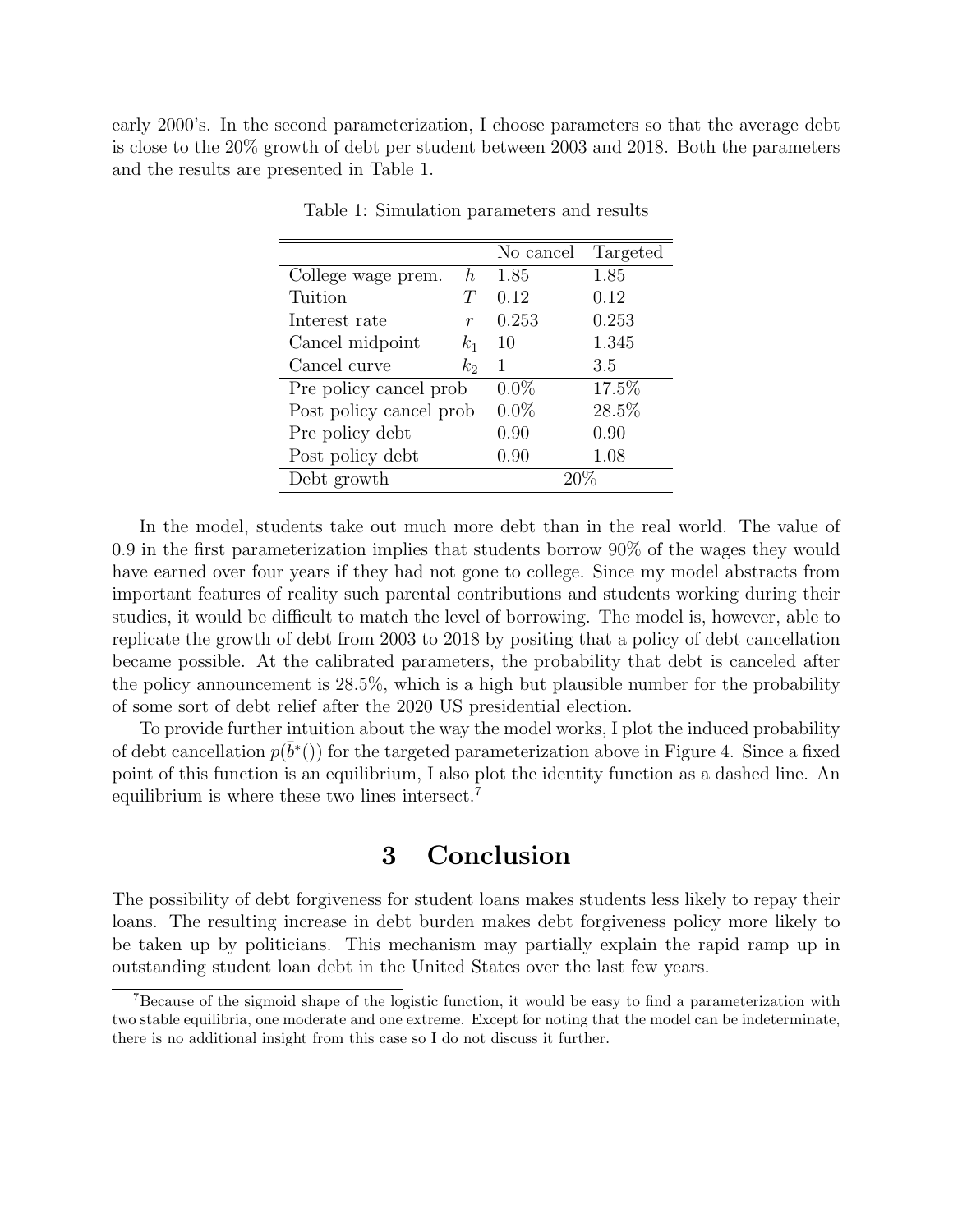<span id="page-6-11"></span>

Figure 4: Equilibrium fixed point for the targeted calibration

## References

- <span id="page-6-0"></span>Atkinson, A. (2010). Race, educational loans & bankruptcy. *Mich. J. Race*  $\mathscr{C}L$ ., 16:1.
- <span id="page-6-4"></span>Austin, D. A. (2013). The indentured generation: bankruptcy and student loan debt. Santa Clara L. Rev., 53:329.
- <span id="page-6-6"></span>Avery, C. and Turner, S. (2012). Student loans: Do college students borrow too much–or not enough? *Journal of Economic Perspectives*, 26(1):165–92.
- <span id="page-6-9"></span>CollegeBoard (2019a). Trends in college pricing 2019. [https://research.collegeboard.](https://research.collegeboard.org/trends/college-pricing) [org/trends/college-pricing](https://research.collegeboard.org/trends/college-pricing). Accessed: 2020-3-10.
- <span id="page-6-10"></span>CollegeBoard (2019b). Trends in student aid 2019. [https://research.collegeboard.org/](https://research.collegeboard.org/trends/student-aid) [trends/student-aid](https://research.collegeboard.org/trends/student-aid). Accessed: 2020-3-10.
- <span id="page-6-2"></span>Dai, E. (2013). Student loan delinquencies surge. [https://](https://www.stlouisfed.org/publications/inside-the-vault/spring-2013/student-loan-delinquencies-surge) [www.stlouisfed.org/publications/inside-the-vault/spring-2013/](https://www.stlouisfed.org/publications/inside-the-vault/spring-2013/student-loan-delinquencies-surge) [student-loan-delinquencies-surge](https://www.stlouisfed.org/publications/inside-the-vault/spring-2013/student-loan-delinquencies-surge). Accessed: 2020-3-10.
- <span id="page-6-8"></span>Dancy, K. and Holt, A. (2017). In the interest of few. [https://www.newamerica.org/](https://www.newamerica.org/education-policy/policy-papers/interest-of-few/) [education-policy/policy-papers/interest-of-few/](https://www.newamerica.org/education-policy/policy-papers/interest-of-few/). Accessed: 2020-3-10.
- <span id="page-6-7"></span>FRED, Federal Reserve Bank of St. Louis (2018). U.s. bureau of labor statistics, employed full time: Median usual weekly nominal earnings (second quartile): Wage and salary workers: High school graduates, no college: 25 years and over. [https://fred.stlouisfed.org/](https://fred.stlouisfed.org/series/LEU0252917300Q) [series/LEU0252917300Q](https://fred.stlouisfed.org/series/LEU0252917300Q). Accessed: 2020-3-10.
- <span id="page-6-5"></span>Gicheva, D. (2016). Student loans or marriage? a look at the highly educated. *Economics* of Education Review, 53:207–216.
- <span id="page-6-1"></span>Houle, J. N. and Addo, F. R. (2018). Racial disparities in student debt and the reproduction of the fragile black middle class. Sociology of Race and Ethnicity, page 2332649218790989.
- <span id="page-6-3"></span>Howard, W. S. (2010). The student loan crisis and the race to princeton law school. JL Econ. & Pol'y, 7:485.